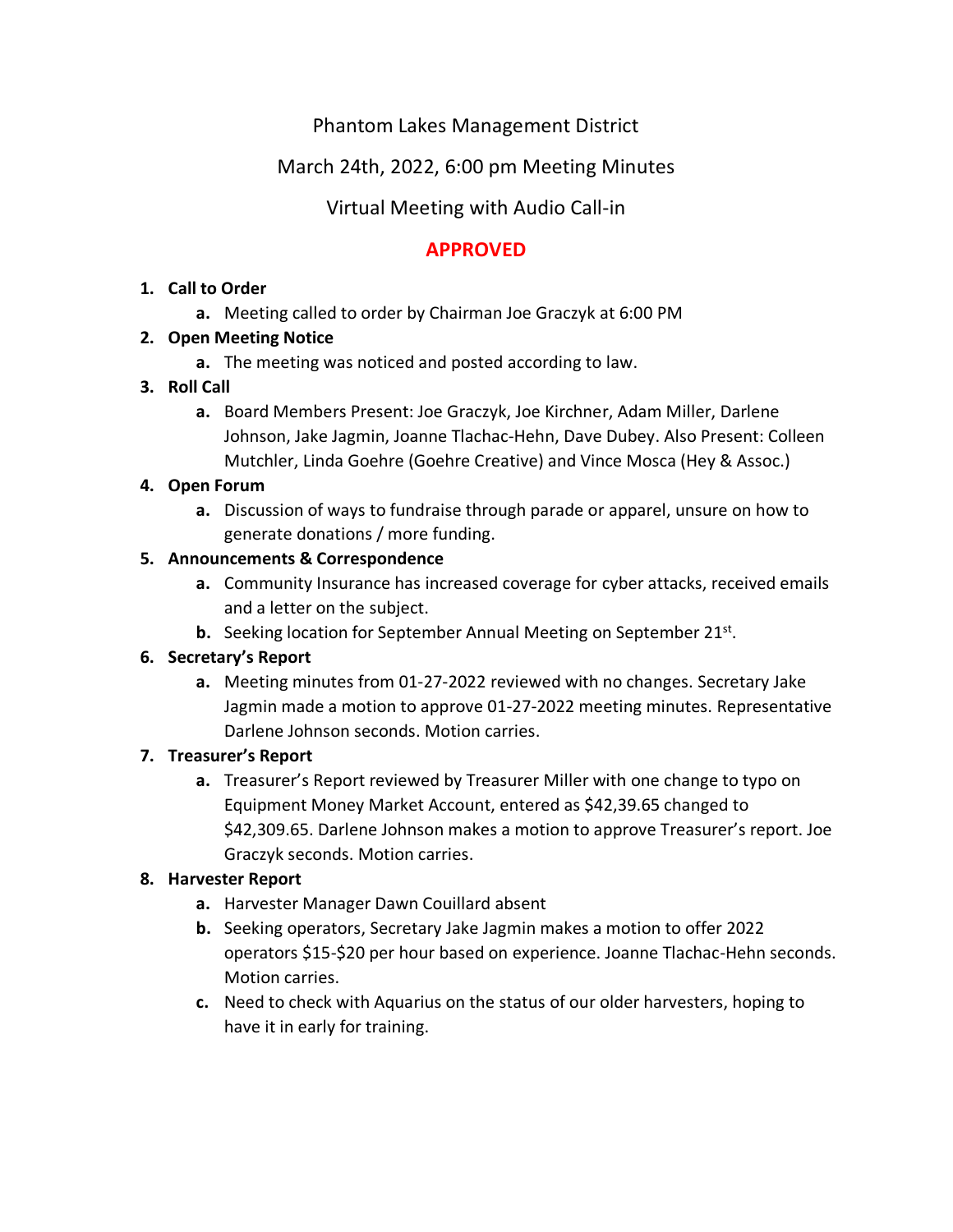#### **9. Lake Plant Survey Update (NR107)**

- *a. PLEASE NOTE THAT THIS AGENDA ITEM WAS MOVED TO THE START OF THE MEETING TO ACCOMMODATE GUEST VINCE MOSCA*
- **b.** Our grant request was turned down. The DNR did provide a scoring sheet with ratings and areas of improvement. Seeking professional assistance to have our next grant application approved.
- **c.** Vince Mosca with Hey and Associates Inc. joins meeting. Hey and Associates Inc is the professional whose assistance we are seeking to have our next grant approved. Vince spoke of his previous history of going through this process and getting a grant approved. We will need to have a survey completed on both lakes to acquire more data. Vince Mosca will have an outline of proposed steps to take on acquiring data with a price quote that the PLMD board can vote on at the April meeting.
- **d.** Joanne Tlachac-Hehn encouraged the board to seek more information about Chapter NR107 – Aquatic Plant Management Legislature. Some changes have been presented that would increase lake management districts costs and fees when applying for an Aquatic Plant Management permit.

## **10. New Harvester and Trailer Acquisition Update**

- **a.** Our second installment has been paid to Inland Lake Harvesters. Still waiting on the grant check from the DNR.
- **b.** The new harvester is moving ahead of schedule. Waiting on specifics for the truck hitch and trailer. Measurements have been taken, may need to be a custom or retrofitted.

#### **11. Badger State Outboard Association Races May 21 & 22**

**a.** Race has been approved by local government bodies. We will be creating a post to publish on our website.

## **12. Payroll and Employment Services for Harvesters**

- **a.** Seeking a service to take care of payroll and employment services. This subject will be worked on and discussed with more detail at the April meeting.
- **b.** WCTC Career Center is something we may pursue to fill the role of harvesters this summer.

## **13. Fireworks 2022**

- **a.** PLMD chooses 5 Star Fireworks for our display this year. Fireworks set to take place on July 3rd out of Phantom Glen Park. Motion made by Secretary Jake Jagmin to move forward with the bid of \$7500 to 5 Star Fireworks display, seconded by President Joe Graczyk. Motion carries. Representative Darlene Johnson abstains.
- **b.** Rain date purposed, Saturday July 9<sup>th</sup>. Secretary Jake Jagmin makes a motion to approve the rain date, Joanne Tlachac-Hehn seconds. Motion carries. Representative Darlene Johnson abstains.